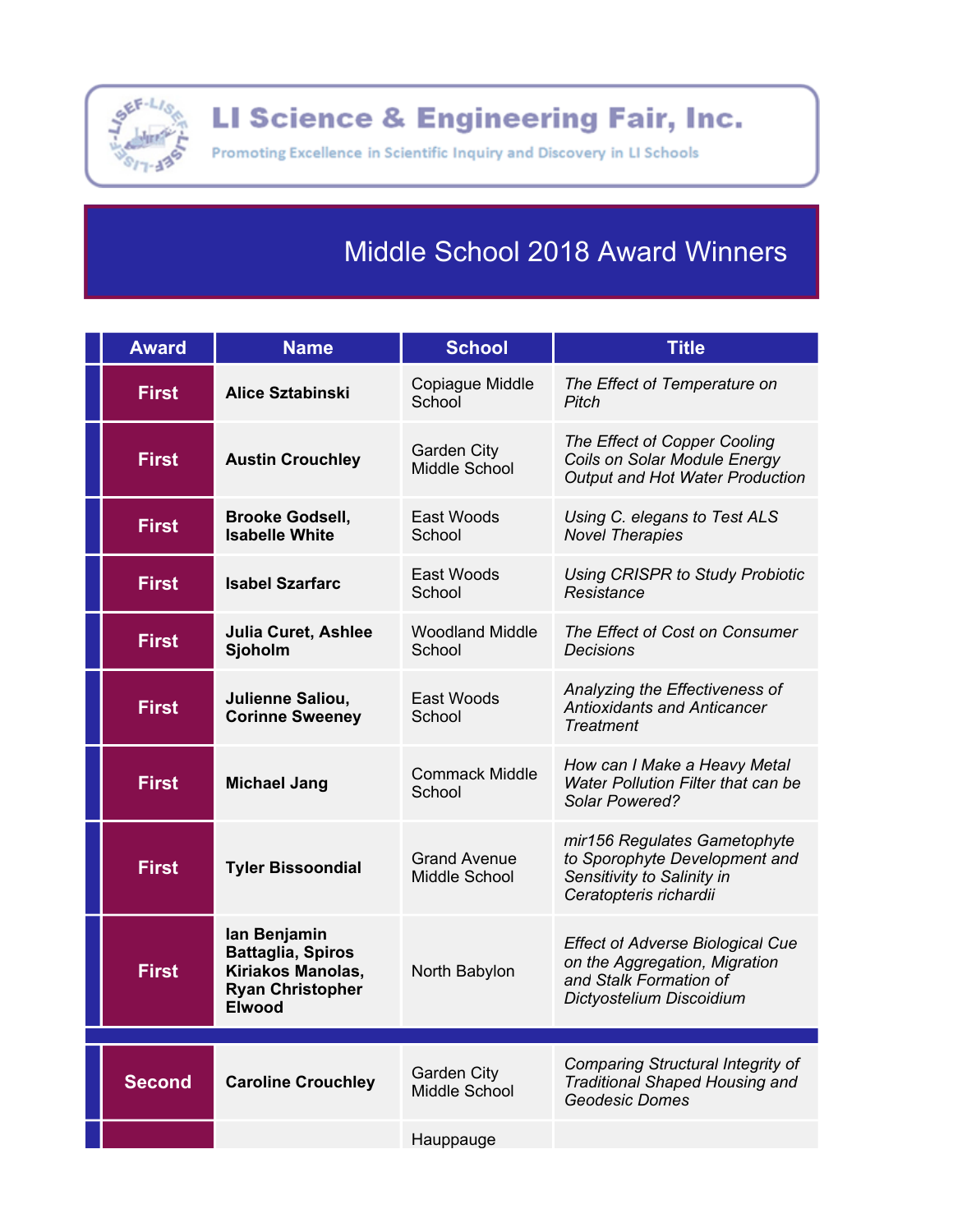| <b>Second</b> | <b>Grant Faber</b>                                                          | Middle<br>School/Director of<br>Science              | <b>Pearly Whites</b>                                                                                       |
|---------------|-----------------------------------------------------------------------------|------------------------------------------------------|------------------------------------------------------------------------------------------------------------|
| <b>Second</b> | Joanna Lee,<br>Gayathri Manoj,<br><b>Katie Luk</b>                          | W. T. Clarke<br>Middle School                        | The Effect of Differing Sorbent<br>Methods on Oil Spills in the<br>Ocean                                   |
| <b>Second</b> | <b>Jonathan Prior</b>                                                       | <b>Oldfield Middle</b><br>School                     | The 5-Second Rule: Fact or<br><b>Fiction</b>                                                               |
| <b>Second</b> | <b>Julianna Rosenthal</b>                                                   | <b>Grand Avenue</b><br>Middle School                 | How do Different Amounts of<br><b>Caffeine Affect how Ants</b><br>Navigate and Construct their<br>Tunnels? |
| <b>Second</b> | <b>Luke Jata</b>                                                            | Hauppauge<br>Middle<br>School/Director of<br>Science | <b>Commotion in the Ocean</b>                                                                              |
| <b>Second</b> | <b>Nuha Asad, Emma</b><br>Friel, Elaine Sam                                 | <b>Woodland Middle</b><br>School                     | What is the Effect of Potassium<br>Glucinate on the Growth Rate of<br>a Plant?                             |
| <b>Second</b> | <b>Saharsh Peddireddy</b>                                                   | Hauppauge<br>Middle<br>School/Director of<br>Science | Microalgae-Macrobenefits                                                                                   |
| <b>Second</b> | <b>Trinity Benstock,</b><br><b>Mishka Scotto</b>                            | <b>Locust Valley</b><br>Middle School                | The Effectiveness of Various<br>Antibacterial Soaps and<br>Sanitizers on the Growth Rate of<br>E.coli 50   |
| Second        | <b>Elizabeth Violet</b><br><b>Cardenas, Madison</b><br>Lucia Jessen         | <b>Howard T Herber</b><br>Middle School              | <b>Efficacy of Different Super Glues</b>                                                                   |
|               | Aidan Brancaccio,                                                           | Oldfield Middle                                      | The Effect of Acid Rain on                                                                                 |
| <b>Third</b>  | <b>James Ricci</b>                                                          | School                                               | <b>Marigold Plants</b>                                                                                     |
| <b>Third</b>  | Gabriella Simal,<br>Sahara Partap,<br><b>Mackenzie Filosa</b>               | <b>Grand Avenue</b><br>Middle School                 | How do Different Levels of pH<br><b>Affect how Beano Works?</b>                                            |
| <b>Third</b>  | <b>Gabrielle Domanas,</b><br><b>Emily Rosenblum,</b><br><b>Ashton Olivo</b> | <b>LAWRENCE MS</b>                                   | It's an Attack                                                                                             |
| <b>Third</b>  | <b>Helen Sweeney,</b><br><b>Sean Sweeney</b>                                | East Woods<br>School                                 | How CRISPR can be used to<br><b>Treat Pancreatic Cancer</b>                                                |
| <b>Third</b>  | <b>Jansen Wong</b>                                                          | <b>Great Neck South</b><br>Middle School             | <b>Effects of Caffeine on Plant</b><br>Growth                                                              |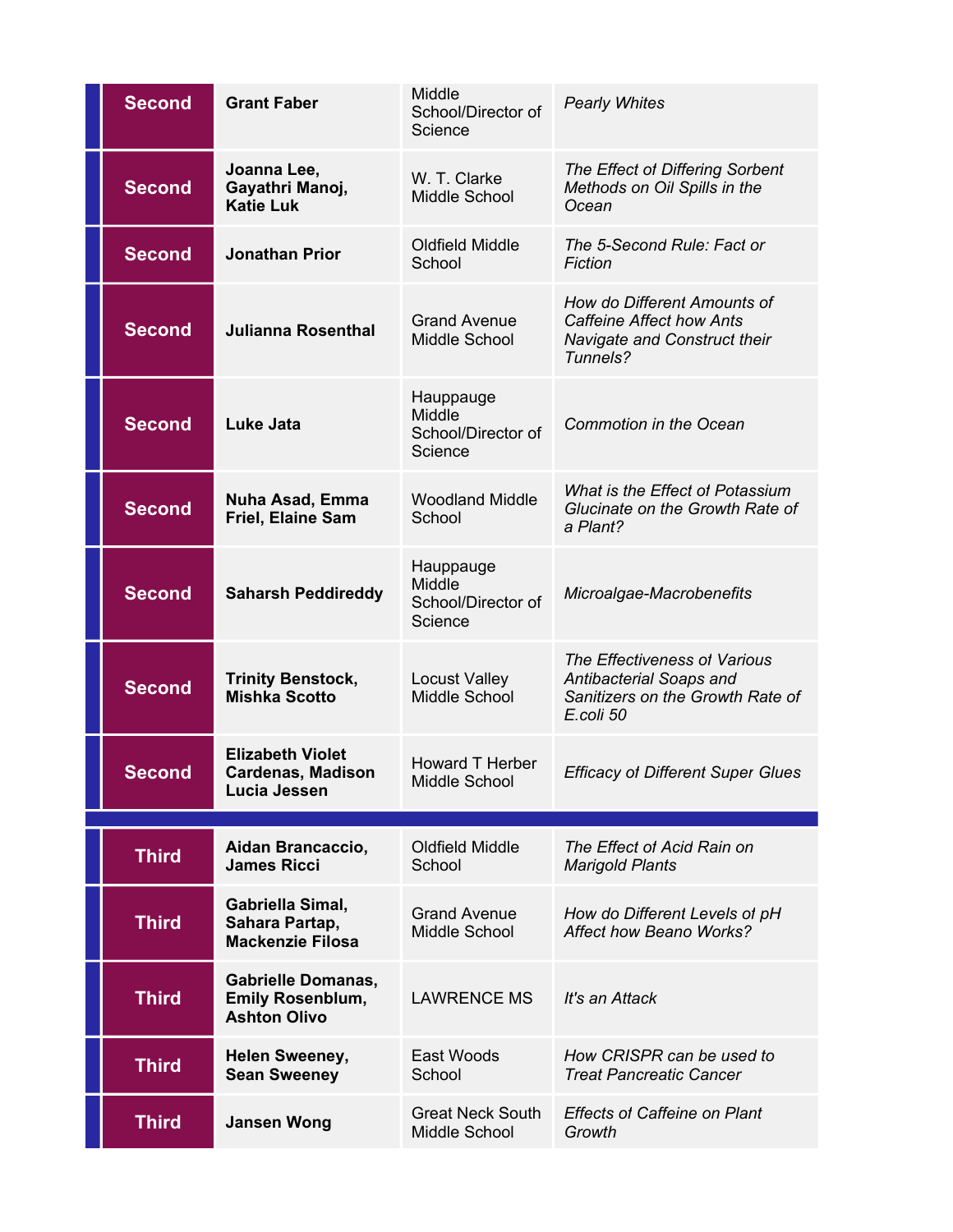| <b>Third</b>                       | Katherene Qi, Noor<br>Ellahie, Jin Lu                                     | W. T. Clarke<br>Middle School                         | The Effect of Geyser Water<br>Pressure on the Amount of<br><b>Hydroelectric Energy Produced</b>                                                                     |
|------------------------------------|---------------------------------------------------------------------------|-------------------------------------------------------|---------------------------------------------------------------------------------------------------------------------------------------------------------------------|
| <b>Third</b>                       | <b>Matthew Sharin</b>                                                     | <b>LAWRENCE MS</b>                                    | Got Milk?                                                                                                                                                           |
| <b>Third</b>                       | Rebecca Kaplan                                                            | Oceanside UFSD                                        | <b>Bioremediation</b>                                                                                                                                               |
| <b>Third</b>                       | Sarah Eisenberg,<br><b>Samantha</b><br>Schlectman, Alexa<br><b>Scotti</b> | <b>Woodland Middle</b><br>School                      | What is the Effect of Erosion on<br><b>Rip Currents?</b>                                                                                                            |
| <b>Third</b>                       | Thomas Eldho,<br><b>Anoop Krishnadas</b>                                  | Oceanside UFSD                                        | <b>Retinol and Regeneration in</b><br>Planaria                                                                                                                      |
| <b>Third</b>                       | <b>Timothy Langone</b>                                                    | <b>Grand Avenue</b><br>Middle School                  | <b>Can Seed Germination Release</b><br><b>Inhibitory Signals Preventing the</b><br>Development of Seed in Close<br>Proximity?                                       |
| <b>Third</b>                       | <b>Vincent Gardner</b>                                                    | Oceanside UFSD                                        | Light, Lux and Life                                                                                                                                                 |
| <b>Third</b>                       | <b>Chaeeun Hannah</b><br>Lee                                              | <b>Carrie Palmer</b><br><b>Weber Middle</b><br>School | How Can We Delay Food<br>Spoilage?                                                                                                                                  |
|                                    |                                                                           |                                                       |                                                                                                                                                                     |
|                                    |                                                                           | Hauppauge                                             |                                                                                                                                                                     |
| <b>Honorable</b><br><b>Mention</b> | <b>Abhiram Marisetti</b>                                                  | Middle<br>School/Director of<br>Science               | <b>Purification of Water by Natural</b><br><b>Materials</b>                                                                                                         |
| <b>Honorable</b><br><b>Mention</b> | <b>Arav Prabhu</b>                                                        | Hauppauge<br>Middle<br>School/Director of<br>Science  | Can Plants Stop Erosion?                                                                                                                                            |
| <b>Honorable</b><br><b>Mention</b> | <b>Breckyn Beechey,</b><br><b>Nora</b><br><b>Sweeney-Gladen</b>           | Oldfield Middle<br>School                             | Prevention of Oxidation in Apples                                                                                                                                   |
| <b>Honorable</b><br><b>Mention</b> | <b>Brian Petz, Madison</b><br>Amini                                       | W. T. Clarke<br>Middle School                         | The Effect of Soil Composition on<br>Soil Drainage                                                                                                                  |
| <b>Honorable</b><br><b>Mention</b> | <b>David Yang</b>                                                         | <b>Commack Middle</b><br>School                       | <b>Heavy Metals in the Environment</b>                                                                                                                              |
| <b>Honorable</b><br><b>Mention</b> | Donovan Ligonde                                                           | J.W Dodd Middle<br>School                             | How can we Understand<br><b>Anti-Gravitational Propulsion</b><br><b>Used in Satellites and Deep</b><br>Space Probes through a Force<br><b>Free Electrical Lift?</b> |